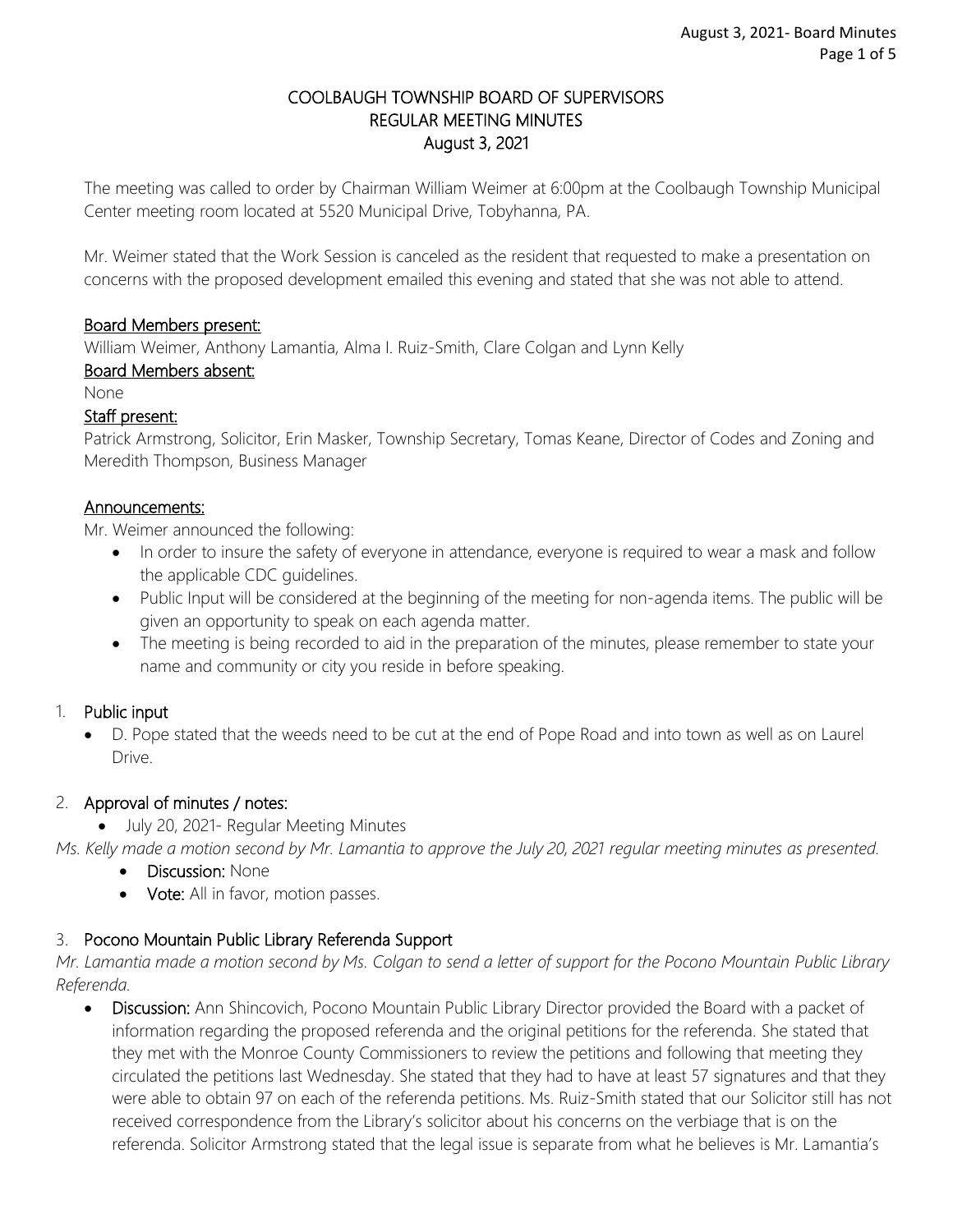motion which would be to send a letter of support, for what he will refer to as the final outcome of the quarter mill for the construction and quarter mill for the operations of the library. Ms. Shincovich stated that after her meeting with the County Commissioners she was advised that according to the library law, she was to present the petitions to the Board of Supervisors and they shall submit them to the county. Ms. Ruiz-Smith stated that it seems as though the Board is being strong armed by the library law that they have no choice but to submit the petitions, whether they are in support of the referenda or not. She asked how we can be sure that the signatures of the registered voters on the petitions are in fact tax payers in the township that will be affected by this change. Ms. Shincovich stated that they do not have to be taxpayers in the township; they have to be registered voters in the township. Solicitor Armstrong stated that the Board could add to the motion that it is confirmed that 3% of the signatures have been obtained and that the end result would be the quarter mill- construction and quarter mill-operations.

*Mr. Lamantia amended his motion and Ms. Colgan her second to send a letter of support of the quarter mill and quarter mill end result and to confirm that the required 3% of signatures based on the 2021 Municipal election ballots cast have been obtained.* 

 Discussion: After further discussion on the residents that signed the petitions, Mr. Lamantia stated that all we are required to do is submit the petitions to the county for review and for the referenda to be reviewed for placement on the ballot in November. Ms. Shincovich stated that the only comment from Commissioner John Christy was that the solicitor for the county may have concerns with the questions that are presented. Mr. Weimer stated that it is not really a request if the law states that we are required to submit the petitions to the county. Mr. Weimer stated that he is not sold on this with Ms. Ruiz-Smith stating that she is not sold on the fact that the petition's signatures are the taxpayers that are going to be affected.

*Mr. Lamantia rescinded his motion and Ms. Colgan her second.* 

*Mr. Lamantia made a motion second by Ms. Colgan to forward the signed petitions presented to the Board this evening to the county for review with the Township not taking any position on the referenda proposed.* 

- Discussion: M. Fairservice stated that she signed the petition and that Ms. Shincovich reviewed the referenda with her and provided her with answers to all her questions. P. Williams stated that you do not need to be a taxpayer to vote, you need to be a registered voter in Coolbaugh Township. H. Smith stated that Ms. Ruiz-Smith keeps stating that the burden is on the taxpayers stating we need to roll it back a few years when the fire tax went into place, that was a burden on the taxpayers, each year that the fire tax is increased is a burden on the taxpayers, the EMS tax is also a burden on the taxpayers. He stated that it is sad that the Board is against the library, yet they will give stuff away to other counties. He stated that we started off with a bus and a small library in Mount Pocono which was outgrown and that is why we have this library in our community.
- Vote: 3-1-1, motion passes. (Ms. Ruiz-Smith opposed and Ms. Kelly abstained due to her employment at the library)

Mr. Weimer stated that he is in favor of the increase due to the time that has passed since the last increase, stating that his point is that there is a shroud of stuff that doesn't make sense. Yes, the millage is being reduced from one mill to a quarter of a mill, but the amount that is being paid for the quarter mill is more money. He wishes that it was easier like the fire and EMS tax. Mr. Weimer stated that we will have the petitions delivered to the county tomorrow so that there is no delay on our part. Ms. Thompson stated that she will be going to the county tomorrow and will be able to hand them in.

## 4. Roads for 2021 Pick Up The Pocono Event being held on Saturday, September 25, 2021

*Mr. Weimer made a motion second by Ms. Kelly to approve Hemlock Road for the Pick up the Poconos event being held on September 25, 2021.*

Discussion: Mr. Weimer stated that is the same day as Touch a Truck and therefore DPW will not be available to pick up the bags until Monday morning.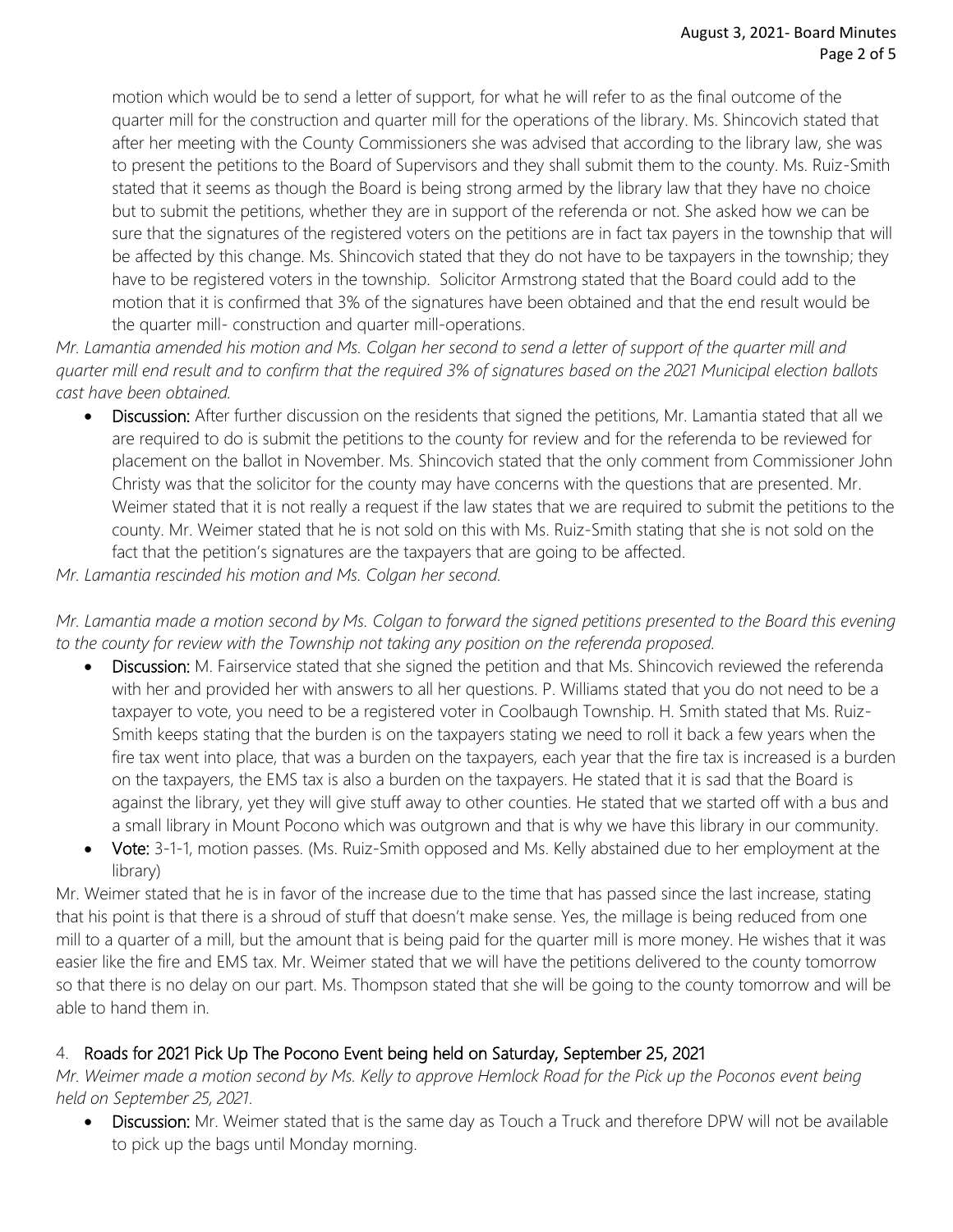- Vote: All in favor, motion passes.
- 5. Authorization to Proceed with the Coolbaugh Township Codification as per the General Code Estimate Dated July 16, 2021

*Ms. Kelly made a motion second by Mr. Weimer to table the Authorization to Proceed with the Coolbaugh Township Codification as per the General Code Estimate Dated July 16, 2021*

- Discussion: None
- Vote: All in favor, motion passes.
- 6. Authorization to Purchase Three Plow Attachments for DPW Trucks from Triad Equipment in the amount of \$17,430.00

*Mr. Weimer made a motion second by Ms. Ruiz-Smith to Authorize the Purchase of Three Plow Attachments for the DPW Trucks from Triad Equipment in the amount of \$17,430.00* 

- Discussion: D. Pope asked why these need to be purchased, being advised by Mr. Weimer that the old plows do not fit the new trucks and that this is a conversion part to allow the plows to fit the trucks if needed.
- Vote: All in favor, motion passes.

# 7. Coolbaugh Township Road Paving Change Order #01-2021 in the amount of \$3,000.00 for Pocono Heights Road

*Ms. Kelly made a motion second by Ms. Ruiz-Smith to approve the Coolbaugh Township Road Paving Change Order #01-2021 in the amount of \$3,000.00 for Pocono Heights Road.*

- Discussion: Ms. Ruiz-Smith asked if the logging truck that is traveling on that road for the property located at Pocono Heights Road and Route 196 could have caused any of the damage. Mr. Weimer stated that it did not; it is an issue with flooding at the opposite end of the road.
- Vote: All in favor, motion passes.

## 8. Acceptance of Gordon McGregor's Resignation from the Environmental Advisory Council

*Ms. Colgan made a motion second by Ms. Kelly to Accept the Resignation of Gordon McGregor from the Environmental Advisory Council with Regrets.* 

- Discussion: None
- Vote: All in favor, motion passes.

## 9. Appointment of a New Chairperson for the Environmental Advisory Council

*Ms. Kelly made a motion second by Mr. Weimer to appoint Joyce Onsted as the Chairperson on the Environmental Advisory Council.* 

- Discussion: None
- Vote: All in favor, motion passes.

## 10. Authorization to Advertise Two Vacant Seats on Environmental Advisory Council

*Ms. Kelly made a motion second by Ms. Colgan to Authorize the Advertisement of the Two Vacant Seats on the Environmental Advisory Council.* 

- Discussion: Ms. Ruiz-Smith asked that this ad also be sent out on the Savvy Citizen App.
- Vote: All in favor, motion passes.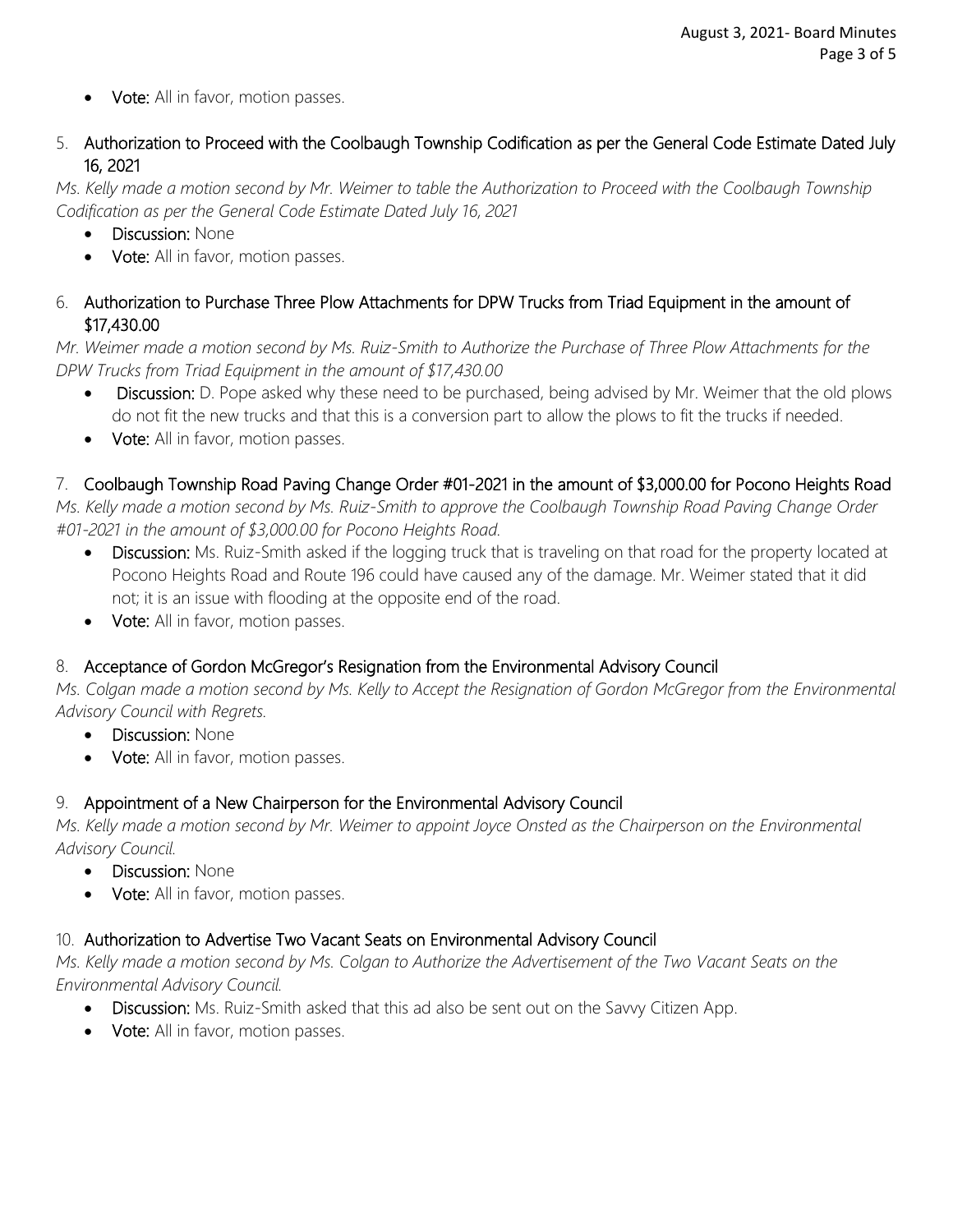### 11. Current obligations

| • General Fund                |     | \$325,771.87  |
|-------------------------------|-----|---------------|
| • Coolbaugh Twp. VFC-Tax Fund |     | \$ 659,336.74 |
| • Escrow Fund                 | ST. | 1,193.50      |
| • Sewer Fund                  |     | 6,758.56      |
| <b>Total Disbursements</b>    |     | \$993,060.67  |

*Ms. Ruiz-Smith made a motion second by Ms. Colgan to approve paying the current obligations in the amount of \$993,060.67.* 

- Discussion: H. Smith asked for clarification on check(s) #7830 and 7833
- **Vote:** All in favor, motion passes.

#### 12. Solicitor Armstrong Comments/Updates

Solicitor Armstrong stated that there will be an executive session following the meeting with respect to litigation and Mr. Weimer stated also Real Estate.

Solicitor Armstrong stated that he will be away for the August 17, 2021 meeting and stated that Attorney Will Oettinger will be attending the meeting on his behalf.

#### 13. Other Business

 $\triangleright$  Ms. Kelly stated that the Board of Supervisors has made some zoning changes to properties in the Corporate Center which changed the zoning from C2 to C1. This has opened up the 196 properties for the potential of a lot of truck traffic stating that we as a Board need to fix this before moving forward with the codification. She stated that a 33 acre property on Route 196 is being advertised for a warehouse with a spec plan showing 96 truck docks. Ms. Kelly stated that the Board needs to correct this zoning issue by correcting the definitions for a warehouse and a distribution center to make the uses clearly identifiable by anyone that is looking to build on these properties. Ms. Kelly stated that there is currently a warehouse proposed for the Corporate Center that is over 400,000 sq. ft. with multiple truck docks that will be visible from Route 196. She stated that the Board told the developer that there is to be no truck traffic directed onto Route 196 from this warehouse, but stated that this may not be followed by a future tenant. She would like to speak with Chuck Leonard and see what is working in the Corporate Center and would also like for our Township professionals and Planning Commission to review the proposed changes stating that the Planning Commission did not review the changes before they were made. Solicitor Armstrong stated that both the Township Planning Commission and the County Planning Commission reviewed the proposed ordinance and sent a letter to the Board of Supervisors before it was passed as it is a requirement in the process. Ms. Kelly stated that maybe not allowing operations 24/7 would be a differentiating factor as to whether a business is a warehouse or a distribution center. Mr. Weimer stated that is too much governmental control on a business and he is not in favor of that. Solicitor Armstrong reviewed the definitions and stated that he can revisit them to possibly show that a warehouse would comply with x, y and z, and then a distribution center would comply with x, y and z. Stating there may be an option to clarify the uses. Mr. Weimer asked Mr. Keane if Bureau Veritas may have a better definition which determines what is allowed on the certificate of occupancy that is issued; Mr. Keane will ask him. Ms. Colgan stated that there are many trucks that travel on Route 196 stating that it is the shortcut to get to Route 81. She stated that this will never change. Ms. Ruiz-Smith stated that there are also many trucks which are hauling boats that travel on Route 196 to go to and from Lake Wallenpaupack. Solicitor Armstrong will work with Township Engineer Russell Kresge and Mr. Keane, Director of Codes and Zoning on the definitions and then once they are prepared they can be reviewed by the Planning Commission and the Board before moving forward.